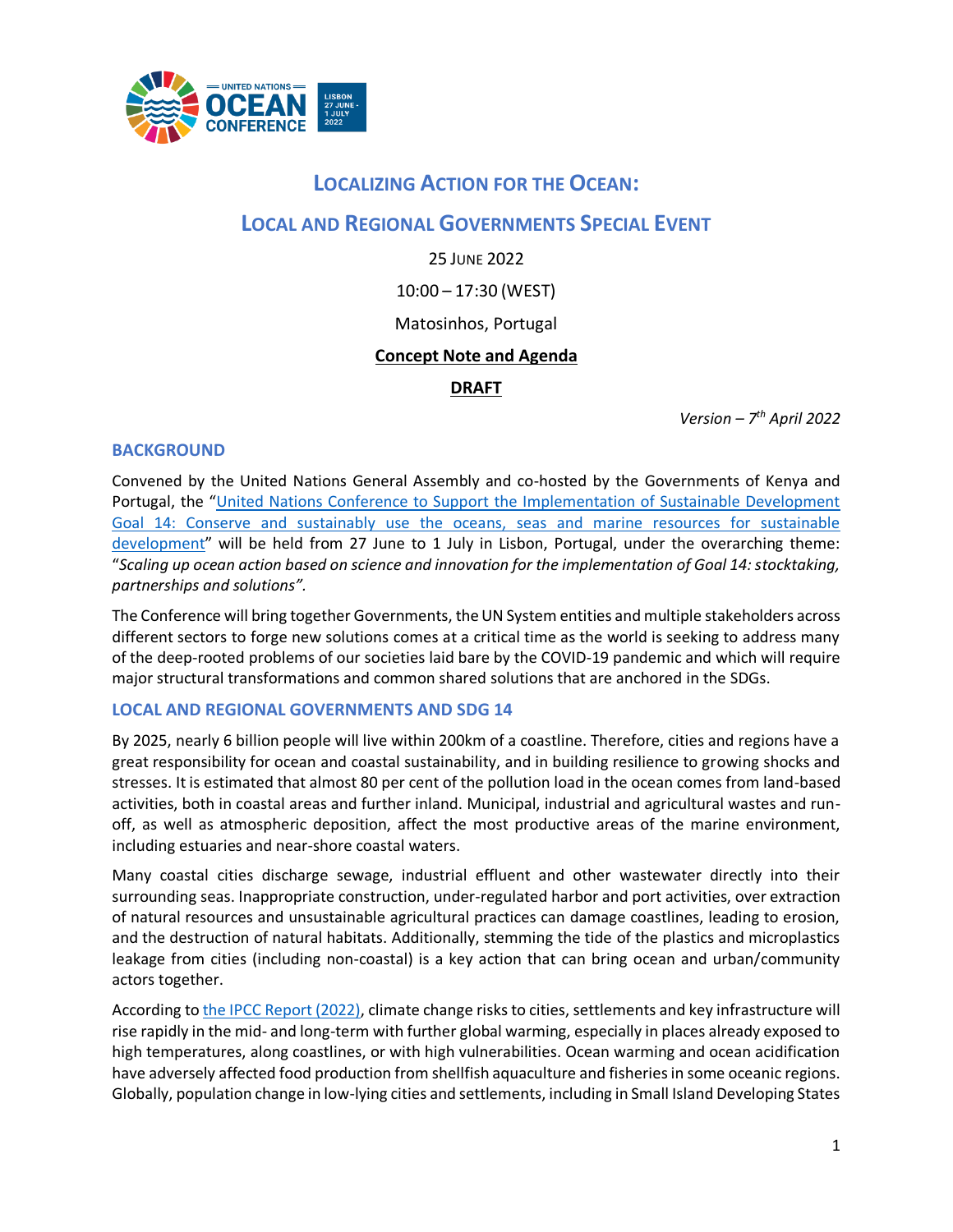

(SIDS), will lead to approximately a billion people projected to be at risk from coastal-specific climate hazards in the mid-term. Unavoidable sea level rise and storm surges will bring cascading and compounding shocks and stresses resulting in losses of coastal habitats and ecosystem services, groundwater salinization, flooding and damages to coastal infrastructure resulting into risks to livelihoods, settlements, health, well-being, food and water security, and cultural values in the near to long term.

Coastal cities and settlements also play an especially important role in advancing climate resilient development. In fact, also according to [the IPCC \(2022\),](https://www.ipcc.ch/report/ar6/wg2/downloads/report/IPCC_AR6_WGII_FinalDraft_FullReport.pdf) growing public and political awareness of climate impacts and risks has resulted in many cities including adaptation in their climate policies and planning processes. Decision support tools and climate services are increasingly being used and pilot projects and local experiments are being implemented in different sectors.

Many citizens of coastal cities and regions depend directly on the ocean for their livelihoods, making it important to promote peer learning and sharing of good practices amongst cities and regions on how to promote a Blue Economy, encourage the sustainable use of ocean resources for economic growth, improve livelihoods and jobs, while protecting the ocean ecosystem health. Restoring these vulnerable ecosystems will also help in building back better from COVID-19, strengthening climate resilience and creating millions of jobs. For example, in coastal and island communities, where coral, seaweed, oysters, and others are being (re)established, the cascading benefits to cultural, social, and economic resilience are meshed with the "precovery mindset" and resilience building that can strengthen the entire community against storms, sea level rise and other impacts. Fisheries and tourism, biodiversity and water cleanliness, can be promoted at the same time that nature is used to protect the most vulnerable communities.

Innovative governance mechanisms will be key to achieving the sustainable use of the ocean in the context of SDG14. Only an integrated vision of the activities taking place at the ocean and their impacts on ecosystem services as well as of the impacts of land-based activities on the ocean would provide a better understanding of the threats and needs for sustainable management of the ocean.

## **LOCALIZING ACTION FOR THE OCEAN: LOCAL AND REGIONAL GOVERNMENTS SPECIAL EVENT**

The [2022 UN Ocean Conference](https://www.un.org/en/conferences/ocean2022) offers a unique opportunity for cities and regions to mobilize and demonstrate leadership in taking action to protect our ocean and ensure that the ocean and its accompanying coasts are sustainably managed.

The Special Event on Localizing Ocean Action will be an opportunity to stress the presence of 'urban-ocean linkages', and how local and regional governments should be engaged in global efforts and decisions to protect the ocean and maritime resources, including food. The Special Event will also highlight the crucial role of multi-level governance and multi-stakeholder collaboration to strengthen the science-policy interface, as well as to improve data systems and seek innovative solutions at all levels.

The Localizing Ocean Action Special Event will create an opportunity for local and regional governments and their networks, national governments, and other stakeholders to exchange experiences and good practices of SDG 14 implementation at the local level. It will be a space for local and regional governments and other stakeholders to announce voluntary [Ocean Action Commitments.](https://sdgs.un.org/partnerships/action-networks/ocean-commitments) Additionally, it will act as a space to facilitate a discussion on opportunities and initiatives that can support sustainable adaptation for coastal cities and regions, including financing innovation and scaling up Ocean protection.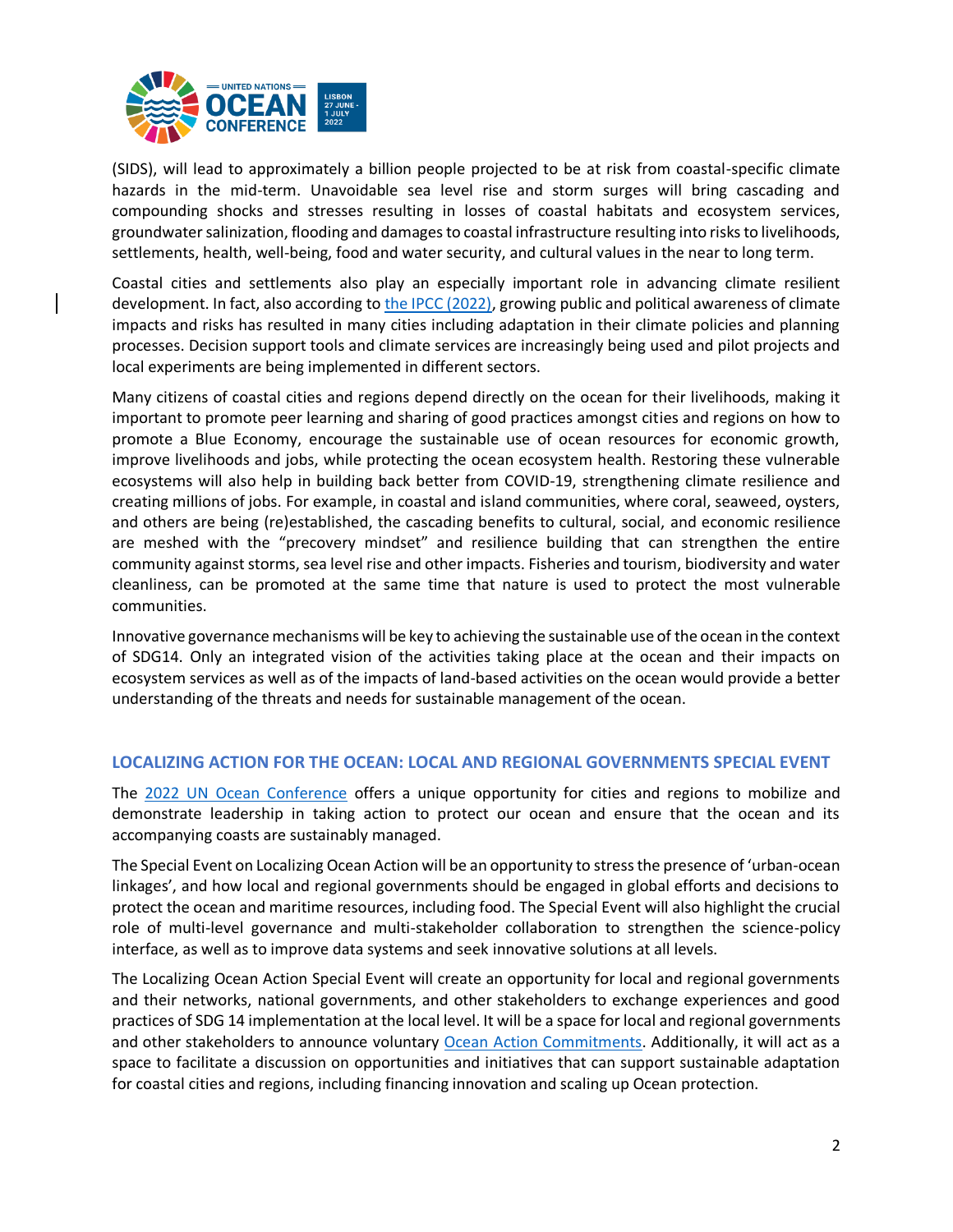

### **OBJECTIVES**

- To showcase successful experiences from local and regional governments and other stakeholders on the implementation and follow up of SDG 14.
- To establish synergies and act as a platform for announcements of new Voluntary Ocean Commitments by local and regional governments and other stakeholders in support of SDG 14 implementation.
- To facilitate networking and peer exchange between local and regional governments, their networks and partners on tools, mechanisms and solutions to support and finance SDG 14 implementation.
- To consolidate inputs from local and regional governments and partners to be shared during the 2022 UN Ocean Conference.

#### **FORMAT**

The event will be a one-day event held fully in-person. The meeting will be open to local and regional governments representatives as well as representatives from UN Member States, UN entities, intergovernmental organizations and other stakeholders interested in supporting local action towards SDG 14 implementation.

The event will feature opening/closing segments and interactive sessions, including speakers from local and regional governments as well as other stakeholders from all regions, with due consideration of gender and geographical balance.

## **HOW TO PARTICIPATE**

All interested participants will need to register using a dedicated online form. The meeting will be held in English.

Interested participants will be responsible for all costs associated with their participation at the event.

For details about the event, please, check here:<https://sdgs.un.org/events/LRGspecialevent-2022UNOC>

#### **ORGANIZERS**

This Special Event will be hosted by the City of Matosinhos and organized in collaboration with UN DESA, UN Global Compact, the Climate Champions Team and networks of local and regional governments gathered in the Global Taskforce of Local and Regional Governments, ICLEI, Local Governments for Sustainability, Regions4, Ocean & Climate Platform, United Cities and Local Governments (UCLG),Resilient Cities Network and the International Association Cities & Ports (AIVP). The event is supported by the cohosts of the 2022 UN Ocean Conference – the Governments of Portugal and Kenya.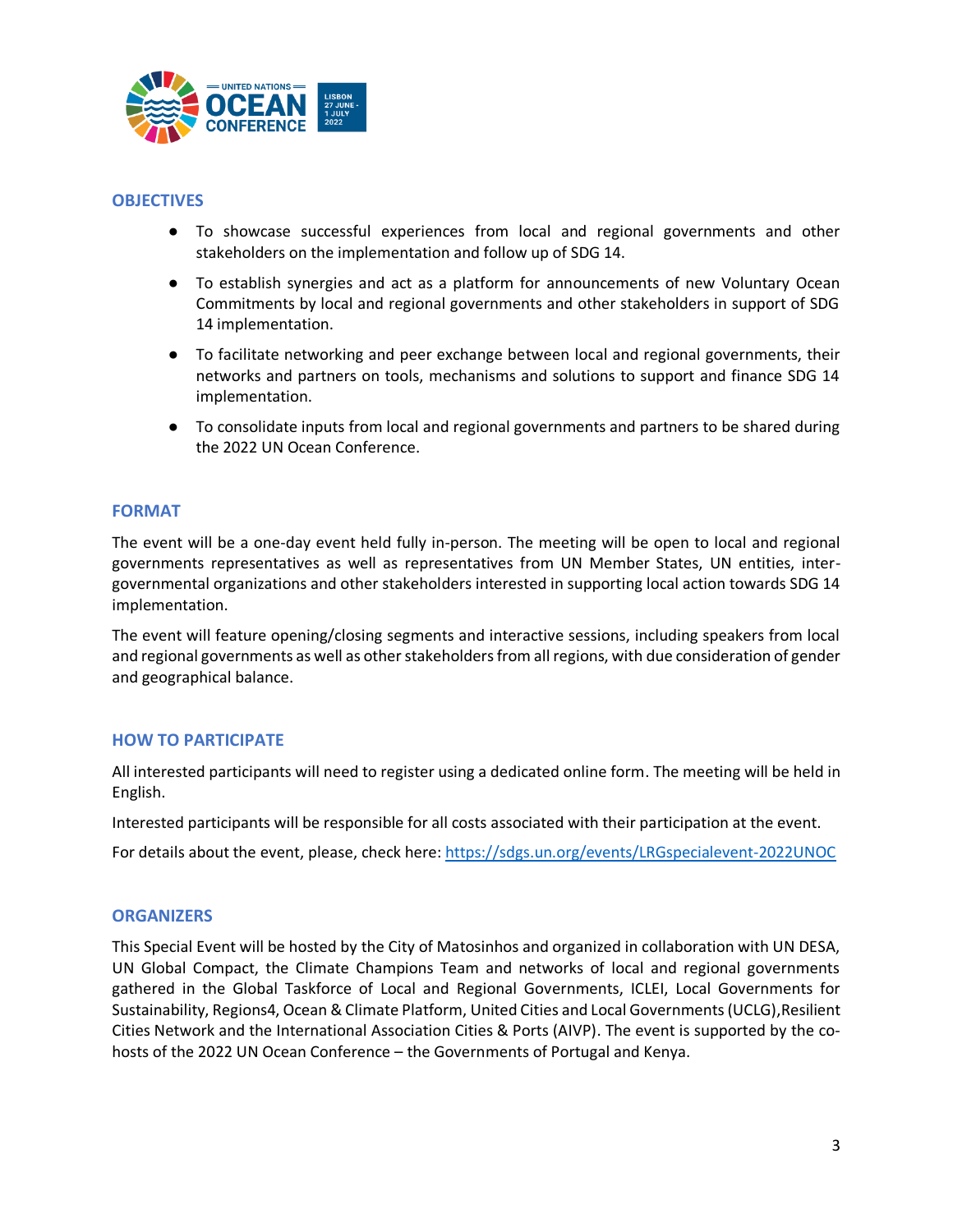

## **OUTCOMES**

A summary of discussions will be prepared. Key messages from the different sessions will be consolidated and shared by a representative of local and regional governments during a plenary session of the 2022 UN Ocean Conference.

# **DRAFT AGENDA**

#### **25 June 2022**

| <b>Time</b>     | <b>Agenda Item</b>                                                                                                                                                                                                                                                                                                                                                                                                                                                                                                                                                                               |
|-----------------|--------------------------------------------------------------------------------------------------------------------------------------------------------------------------------------------------------------------------------------------------------------------------------------------------------------------------------------------------------------------------------------------------------------------------------------------------------------------------------------------------------------------------------------------------------------------------------------------------|
| $10:00 - 10:30$ | <b>Opening Session</b><br>Representative of Portugal (TBC)<br>Representative of Kenya (TBC)<br>Representative of DESA (TBC)<br>Representative from Matosinhos (TBC)                                                                                                                                                                                                                                                                                                                                                                                                                              |
| $10:30 - 11:45$ | Local Ocean Action Session 1: The clock is ticking: How can coastal cities and<br>regions build resilience and incorporate nature-based solutions to protect the<br>ocean?<br>This session will focus on the importance of investing in innovative sustainable<br>solutions - such as nature-based solutions - to provide long-term defenses against<br>the impacts of climate change, including flooding, coastal erosion and rising sea-<br>levels. Speakers will be invited to share innovative nature-based solutions<br>implemented by cities and regions including co-benefits associated. |
| $11:45 - 13:00$ | Local Ocean Action Session 2: Financing Mechanisms for Sustainable Adaptation<br><b>Solutions</b><br>This session will discuss tools and funds for climate resilience building in cities and<br>regions for the benefit of the ocean. Speakers will focus on financing mechanisms<br>$f$ or sustainable adaptation solutions in the face of ocean and climate change.                                                                                                                                                                                                                            |
| $13:00 - 14:00$ | <b>LUNCH BREAK</b>                                                                                                                                                                                                                                                                                                                                                                                                                                                                                                                                                                               |